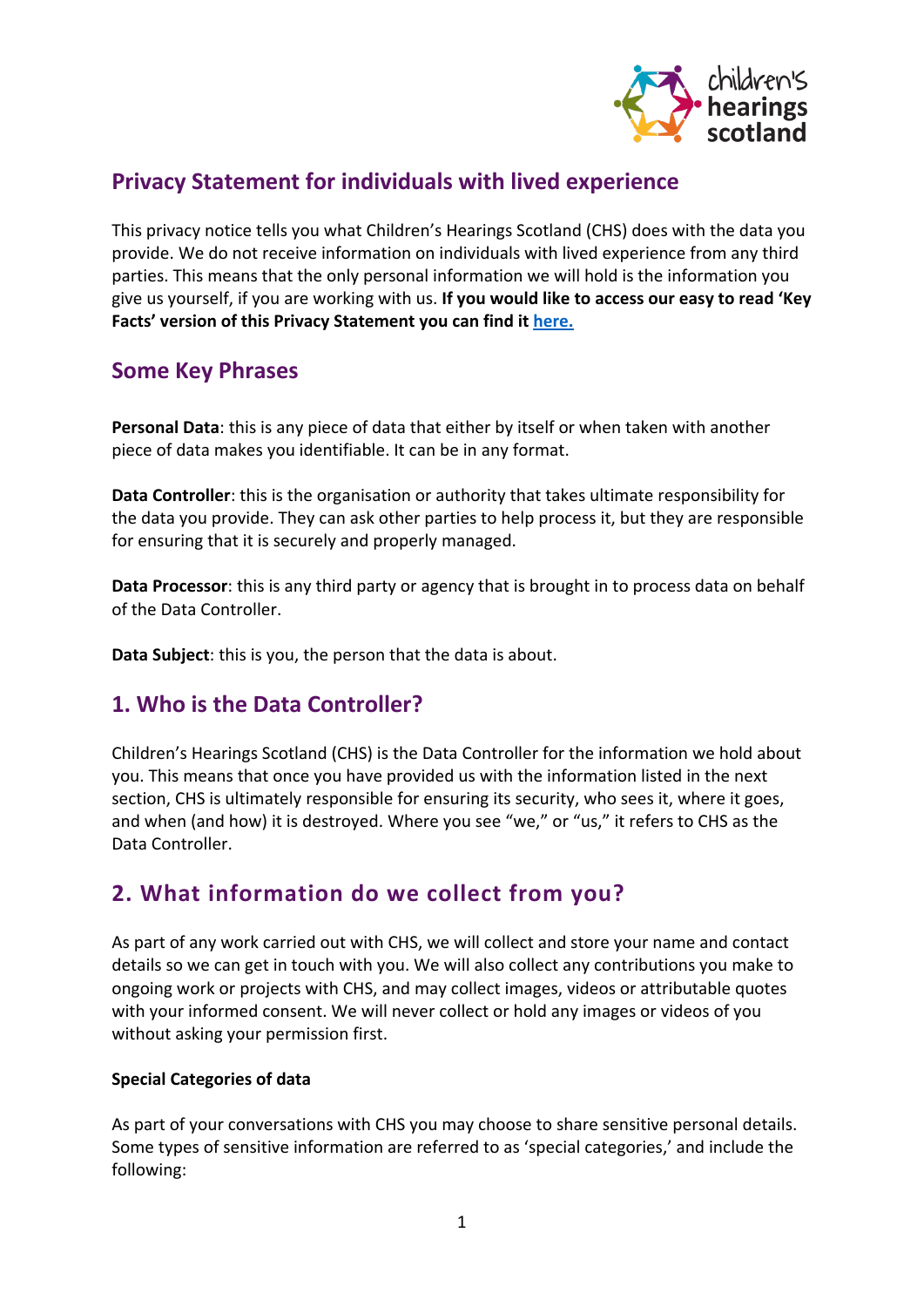

- Race and ethnic origin
- Religion
- Sexual orientation
- Physical health
- Mental health
- Trade union membership
- Political opinions or affiliation
- Biometrics (fingerprints, for example)

When we are provided with this information we make sure that additional safeguards are put in place to protect your information, and to prevent unlawful discrimination. Under data protection law you have particular rights concerning the processing of your personal data. You can find out more in our 'Your Rights' document, availabl[e here.](https://www.chscotland.gov.uk/media/4mnpgfyg/your-rights-v1-0.pdf)

## **3. Why do we collect this data, and what do we do with it?**

CHS has to have a legal basis for processing your information. We will process your contact details and contributions to group development as part of our public task under the Children's Hearings (Scotland) Act 2011. Any further information we process will be done only with your full consent, which you can take back at any time.

## **4. Who do we share this information with?**

## **We share your information with IT and Communications service providers. This is so we can contact you when required**

CHS uses Microsoft Office 365 for email communications. This is because Microsoft complies with the [Privacy Shield](https://www.privacyshield.gov/welcome) framework, a certification programme that ensures that participants based in the United States (and all of their subsidiary and partner businesses) are following UK and EU regulations when it comes to the security of personal data. When we enter your email address, we are in effect sharing your data.

CHS will not share your personal information with any external partners without speaking to you first and obtaining your consent to do so. All of CHS's partners and processing agencies are carefully vetted to ensure that they are compliant with the General Data Protection Regulation (GDPR).

# **5. How long do we keep hold of your information?**

We only keep information for as long as it is needed. For the majority of your data, this means that we destroy it after a specific period of time. There are some pieces of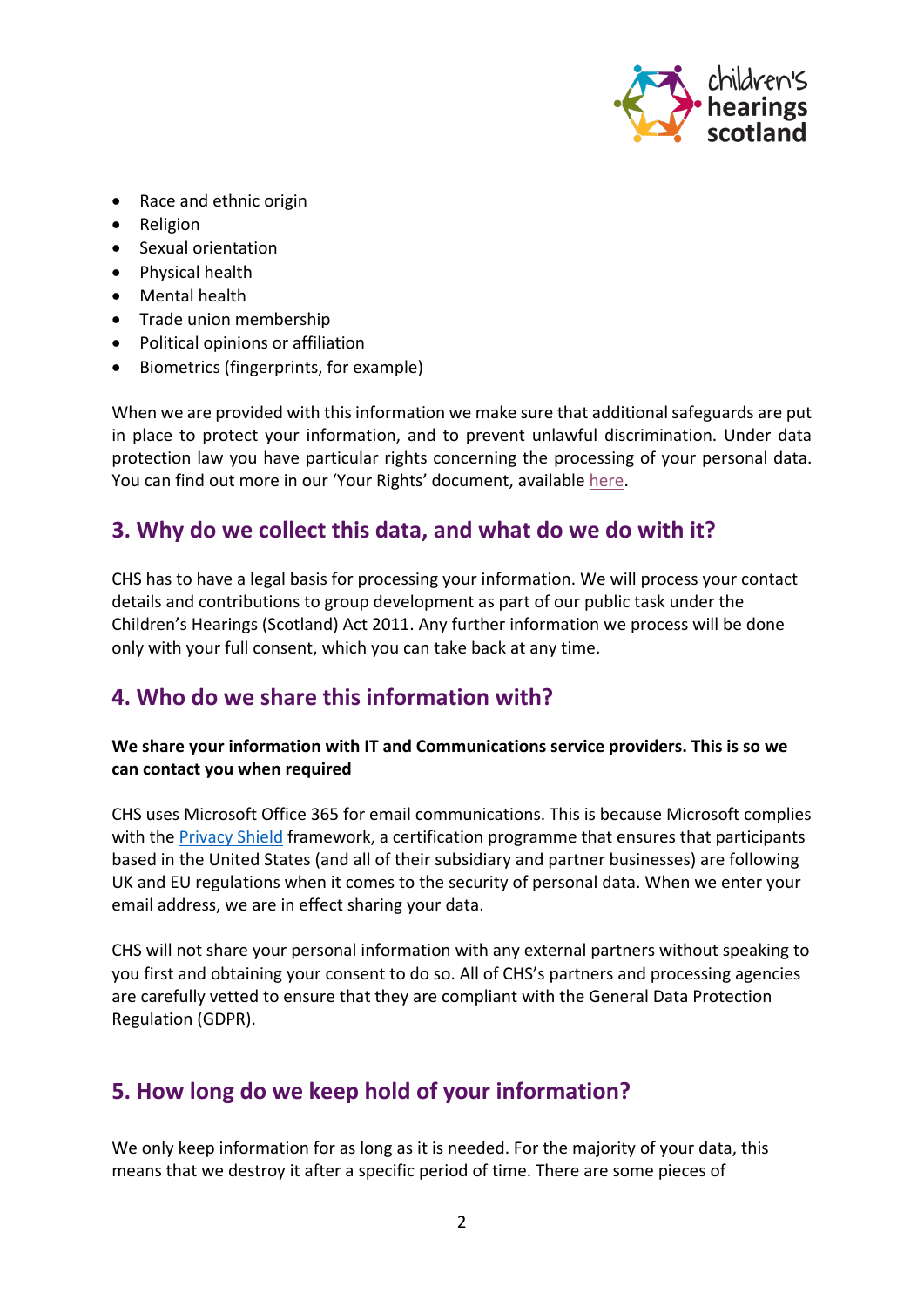

information that we must keep permanently, for either business continuity or historical value.

Your contact details will be kept for one year after CHS's last contact with you and then destroyed. Materials collected or created for group development will be kept in line with CHS's Retention and Disposal Schedule that shows exactly how long we can keep different types of information. This document also explains how we destroy different types of information, and the reason for processing the information in this way. To read this, please [click here.](https://www.chscotland.gov.uk/media/2xhfwf3q/chs-retention-and-disposal-schedule.pdf)

If you would like to discuss this, or would like to know more about our records retention schedule, please email us at [information@chs.gov.scot.](mailto:information@chs.gov.scot)

# **6. Further Information**

#### **Data Protection Officer**

If you would like further information on how we handle personal data, to ask a question, or share a concern about how your data is handled, you can contact our Data Protection Officer.

Sophie-Elise Anker [information@chs.gov.scot](mailto:information@chs.gov.scot) T: (0131) 244 3696 3rd Floor Thistle House 91 Haymarket Terrace Edinburgh EH12 5HE

## **Information Commissioner's Office (ICO)**

If you feel that CHS has mishandled your information to an extent that cannot be adequately investigated or resolved 'in house' you can always contact the Information Commissioner directly.

To report the organisation, or register a concern about how your data has been managed, you can use the ICO's web forms:<https://ico.org.uk/concerns/>

For advice on data protection and your rights, you can send all queries to: Information Access Team Information Commissioner's Office Wycliffe House